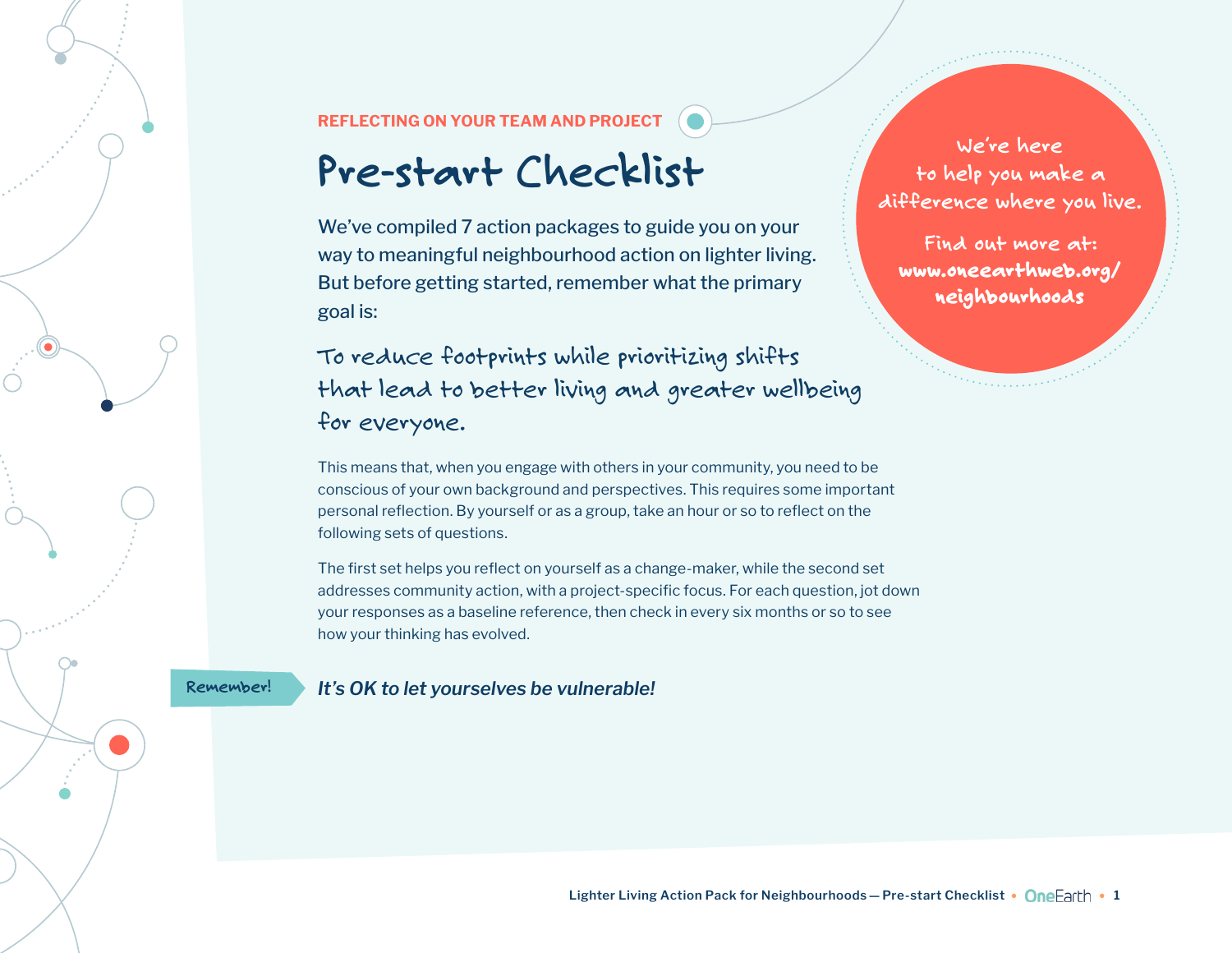## Reflecting on yourself: the personal work

To ground yourselves as change-makers while remaining aware of your own personal context, footprints and daily life, consider:

- $\Diamond$  When I imagine my thriving neighbourhood, what does it look like? Who/what do I see?
- $\Diamond$  What are the priorities and focus areas of this thriving neighbourhood? What is important to its community?

Add your reflections

- $\Diamond$  Who/what is being left out of this image? Why might that be?
- $\Diamond$  What (un)conscious biases might I have that influence how I see people, my community and the world?
- $\diamondsuit$  What privileges, resources and access do I have and bring to this work?
- $\Diamond$  What barriers do I face to living lighter? (could relate to housing type, neighbourhood, influence of family/friends, etc.)
- $\Diamond$  What opportunities are available to me (in my life/community) to help me live lighter?
- $\diamond$  What is my personal ecological footprint? Find out about your footprint at [oneearthweb.org](http://oneearthweb.org)
- $\diamond$  What is my vision for my own life with respect to lighter living? What is important to me and what actions am I committing to?
- $\diamond$  What lived experience, skill sets and qualities do I bring to this work?
- $\Diamond$  When I think about wellbeing for all people, what does this look like and what needs need to be addressed?